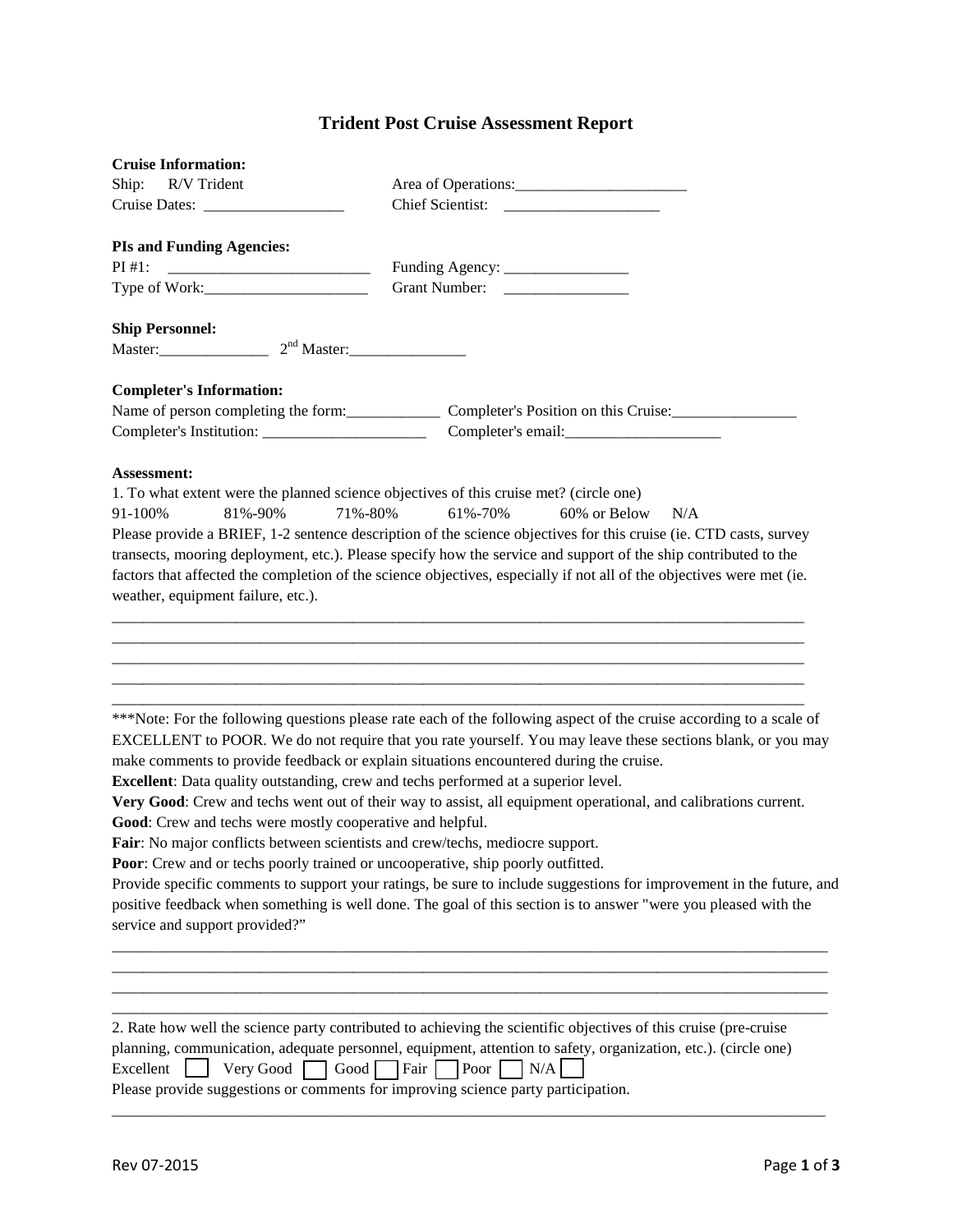| 3. Rate how well ship operator pre-cruise activities (planning, coordination, and logistics) and shore support<br>contributed to achieving the scientific objectives of this cruise.<br>N/A<br>$\text{Very Good } \Box$ Good     Fair<br>Excellent<br>Poor<br>Please provide suggestions or comments for improving the pre-cruise planning and coordination, logistics, or<br>shore support.                                                                                                        |
|-----------------------------------------------------------------------------------------------------------------------------------------------------------------------------------------------------------------------------------------------------------------------------------------------------------------------------------------------------------------------------------------------------------------------------------------------------------------------------------------------------|
|                                                                                                                                                                                                                                                                                                                                                                                                                                                                                                     |
| 4. Rate how well the ship operator supplied scientific equipment and marine technicians supported this cruise<br>(appropriate equipment, equipment operational and ready for cruise, calibrations, documentation, technicians<br>trained and familiar with equipment).<br>Very Good $\bigcup$ Good Fair Poor $\bigcup$ N/A<br>Excellent  <br>Please provide suggestions or comments regarding the operator supplied scientific equipment and the technical<br>support for this cruise.              |
|                                                                                                                                                                                                                                                                                                                                                                                                                                                                                                     |
| 5. Rate how well the scheduling of this cruise supported achieving the scientific objectives of this cruise<br>(appropriate ship, year, season & dates, communications regarding schedules, online systems and scheduling<br>process).<br>Very Good Good Fair Poor N/A<br>Excellent<br>Please provide suggestions or comments regarding any aspects of the scheduling process or ship assignment.                                                                                                   |
| 6. Rate the level of safety in shipboard and science operations (safety briefing and instructions, procedures &<br>equipment).<br>Excellent<br>Very Good   $\vert$ Good   Fair   Poor   N/A<br>Please provide suggestions or comments regarding any safety aspects of of the cruise, ship, crew or science party.                                                                                                                                                                                   |
|                                                                                                                                                                                                                                                                                                                                                                                                                                                                                                     |
| 7. Rate how well the officers and crew and the manner in which the research vessel was operated contributed to<br>achieving the scientific objectives of this cruise (communications, ship handling, deck procedures, attitude<br>towards the science objectives, training, adequate number of crew, shipboard routine, etc.).<br>Good $\Box$ Fair $\Box$ Poor $\Box N/A$<br>Very Good<br>Excellent<br>Please provide suggestions or comments regarding aspects of ship's captain and crew support. |
| 8_. Rate how well the research vessel and its installed equipment contributed to achieving the scientific objectives<br>of this cruise (material condition, readiness, living conditions and habitability, condition of lab spaces, design,<br>layout, deck equipment, winches, cranes, frames, propulsion, power, etc.).<br>Excellent  <br>Good Fair<br>Very Good $\vert$<br>Poor<br>N/A                                                                                                           |

 $\overline{\phantom{a}}$  , and the contribution of the contribution of the contribution of the contribution of the contribution of the contribution of the contribution of the contribution of the contribution of the contribution of the